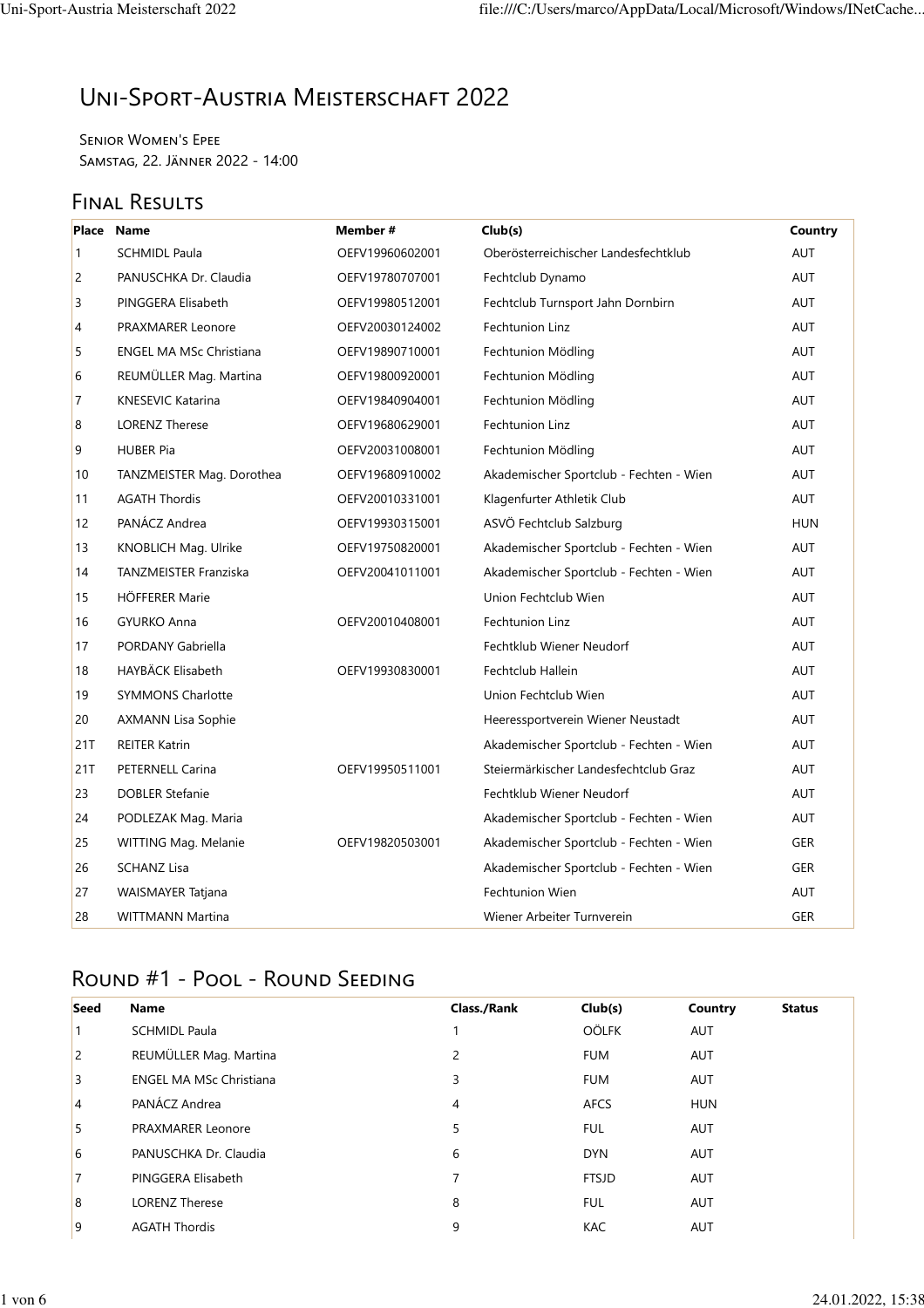| 10 | TANZMEISTER Mag. Dorothea    | 10 | ASC           | <b>AUT</b> |
|----|------------------------------|----|---------------|------------|
| 11 | <b>GYURKO Anna</b>           | 13 | <b>FUL</b>    | AUT        |
| 12 | <b>HUBER Pia</b>             | 14 | <b>FUM</b>    | <b>AUT</b> |
| 13 | KNESEVIC Katarina            | 15 | <b>FUM</b>    | <b>AUT</b> |
| 14 | WITTING Mag. Melanie         | 17 | ASC           | GER        |
| 15 | <b>TANZMEISTER Franziska</b> | 18 | ASC           | AUT        |
| 16 | HAYBÄCK Elisabeth            | 26 | <b>FCH</b>    | AUT        |
| 17 | PETERNELL Carina             | 43 | <b>STLFC</b>  | <b>AUT</b> |
| 18 | <b>DOBLER Stefanie</b>       |    | <b>FKWND</b>  | AUT        |
| 19 | HÖFFERER Marie               |    | <b>UFC</b>    | AUT        |
| 20 | <b>AXMANN Lisa Sophie</b>    |    | <b>HSV WN</b> | AUT        |
| 21 | <b>WITTMANN Martina</b>      |    | <b>WAT</b>    | <b>GER</b> |
| 22 | KNOBLICH Mag. Ulrike         |    | ASC           | <b>AUT</b> |
| 23 | PODLEZAK Mag. Maria          |    | ASC           | <b>AUT</b> |
| 24 | <b>SCHANZ Lisa</b>           |    | <b>ASC</b>    | <b>GER</b> |
| 25 | <b>SYMMONS Charlotte</b>     |    | <b>UFC</b>    | <b>AUT</b> |
| 26 | PORDANY Gabriella            |    | <b>FKWND</b>  | <b>AUT</b> |
| 27 | WAISMAYER Tatjana            |    | <b>FUW</b>    | AUT        |
| 28 | <b>REITER Katrin</b>         |    | ASC           | <b>AUT</b> |
|    |                              |    |               |            |

## Round #1 - Pool - Scores

| POOL $#1$                                                        |   |                |                |                |                |                |                |                |                |      |           |           |       |
|------------------------------------------------------------------|---|----------------|----------------|----------------|----------------|----------------|----------------|----------------|----------------|------|-----------|-----------|-------|
|                                                                  | # | 1              | $\overline{2}$ | 3              | 4              | 5              | 6              | $\overline{7}$ | $\mathbf v$    | V/M  | <b>TS</b> | <b>TR</b> | Ind   |
| PODLEZAK Mag. Maria<br>ASC / AUT                                 | 1 |                | D <sub>0</sub> | D <sub>3</sub> | V <sub>5</sub> | D <sub>3</sub> | D <sub>0</sub> | D <sub>1</sub> | 1              | 0,17 | 12        | 27        | $-15$ |
| <b>SCHMIDL Paula</b><br>OÖLFK / AUT                              | 2 | V <sub>5</sub> |                | V <sub>5</sub> | V <sub>5</sub> | V <sub>5</sub> | V <sub>4</sub> | D <sub>4</sub> | 5              | 0,83 | 28        | 10        | $+18$ |
| <b>PETERNELL Carina</b><br>STLFC / AUT                           | 3 | V <sub>5</sub> | D <sub>1</sub> |                | D <sub>4</sub> | D <sub>1</sub> | D <sub>1</sub> | D <sub>3</sub> | 1              | 0,17 | 15        | 28        | -13   |
| <b>SCHANZ Lisa</b><br>ASC / GER                                  | 4 | D <sub>2</sub> | D <sub>0</sub> | V <sub>5</sub> |                | D <sub>1</sub> | D <sub>1</sub> | D <sub>1</sub> | 1              | 0,17 | 10        | 29        | $-19$ |
| <b>AGATH Thordis</b><br>KAC / AUT                                | 5 | V <sub>5</sub> | D <sub>2</sub> | V <sub>5</sub> | V <sub>5</sub> |                | D <sub>1</sub> | V <sub>4</sub> | $\overline{4}$ | 0,67 | 22        | 15        | $+7$  |
| <b>KNESEVIC Katarina</b><br>FUM / AUT                            | 6 | V <sub>5</sub> | D <sub>2</sub> | V <sub>5</sub> | V <sub>5</sub> | V <sub>2</sub> |                | V <sub>5</sub> | 5              | 0,83 | 24        | 11        | $+13$ |
| <b>LORENZ Therese</b><br><b>FUL / AUT</b>                        | 7 | V <sub>5</sub> | V <sub>5</sub> | V <sub>5</sub> | V <sub>5</sub> | D <sub>3</sub> | D4             |                | $\overline{4}$ | 0,67 | 27        | 18        | $+9$  |
| <b>REFEREE(S):</b><br><b>SCHMUTZER Mag. Andreas</b><br>FUW / AUT |   |                |                |                |                |                |                |                |                |      |           |           |       |

Pool #2

|                                          | #            |                | $\overline{2}$ | 3              | 4              | 5.             | 6              | 7              | v | V/M  | ΤS | <b>TR</b> | Ind   |
|------------------------------------------|--------------|----------------|----------------|----------------|----------------|----------------|----------------|----------------|---|------|----|-----------|-------|
| TANZMEISTER Mag. Dorothea<br>ASC / AUT   | 1            |                | D1             | V5             | V <sub>5</sub> | V5             | V5             | D <sub>3</sub> | 4 | 0,67 | 24 | 17        | $+7$  |
| REUMÜLLER Mag. Martina<br>FUM / AUT      | $\mathbf{2}$ | V <sub>5</sub> |                | V <sub>5</sub> | V5             | V5             | V5             | D <sub>3</sub> | 5 | 0,83 | 28 | 13        | $+15$ |
| HAYBÄCK Elisabeth<br><b>FCH / AUT</b>    | 3            | D4             | D4             |                | V <sub>5</sub> | V5             | D <sub>3</sub> | D <sub>3</sub> | 2 | 0,33 | 24 | 26        | $-2$  |
| <b>WITTING Mag. Melanie</b><br>ASC / GER | 4            | D <sub>0</sub> | D <sub>2</sub> | D <sub>2</sub> |                | D <sub>2</sub> | V5             | D <sub>0</sub> | 1 | 0,17 | 11 | 28        | $-17$ |
| <b>SYMMONS Charlotte</b><br>UFC / AUT    | 5            | D <sub>2</sub> | D1             | D4             | V <sub>5</sub> |                | V5             | D <sub>3</sub> | 2 | 0,33 | 20 | 25        | $-5$  |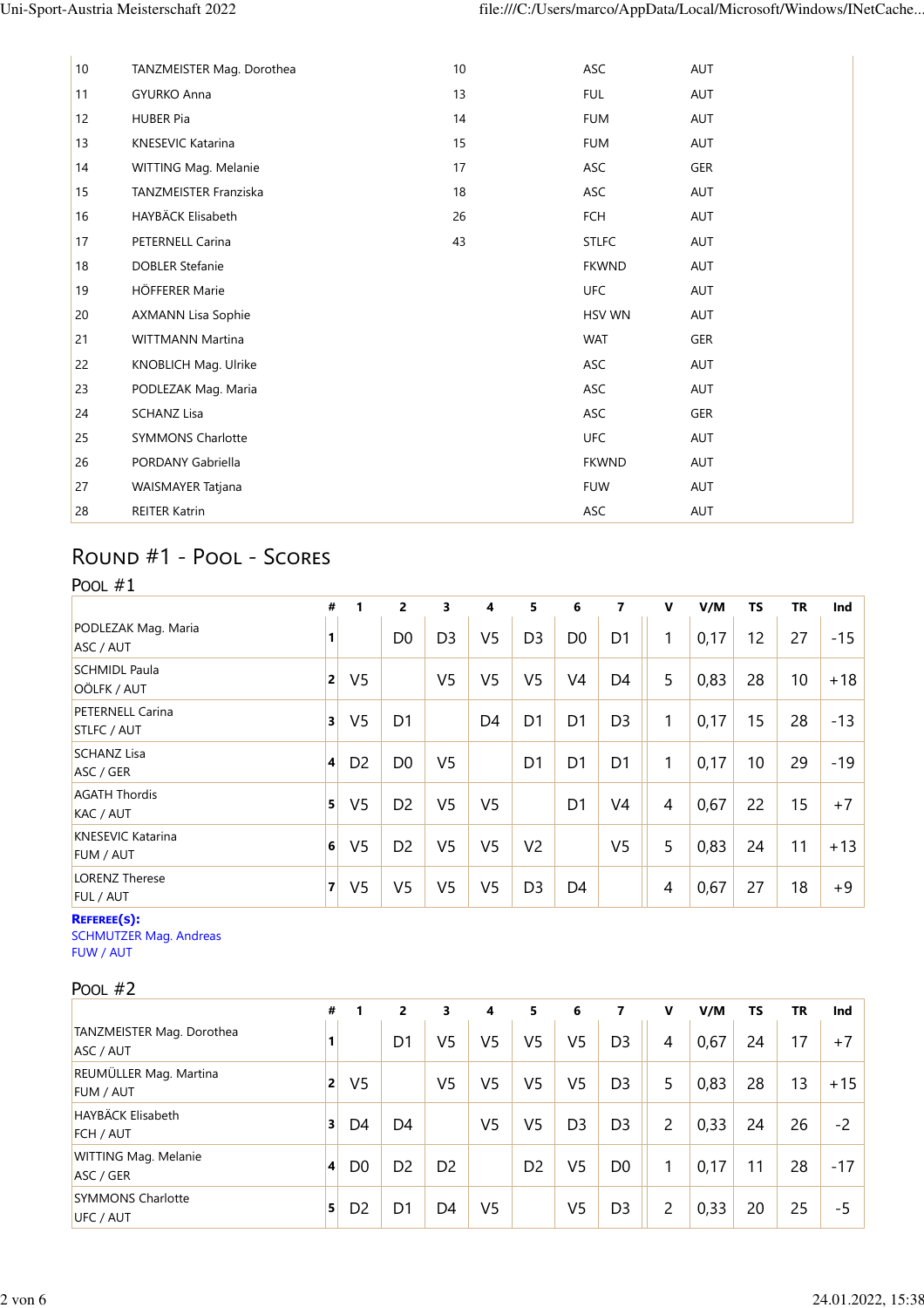| <b>DOBLER Stefanie</b><br><b>FKWND / AUT</b> | 6 |            | D0      | V5      | רח<br>◡    | D3 |                | D <sub>2</sub> |   | . –<br>∪, ı | 14 | 28 | $-14$ |
|----------------------------------------------|---|------------|---------|---------|------------|----|----------------|----------------|---|-------------|----|----|-------|
| <b>PINGGERA Elisabeth</b><br>FTSJD / AUT     |   | $\sqrt{2}$ | いに<br>ے | V٢<br>پ | $\sqrt{5}$ | V5 | V <sub>5</sub> |                | ь | ,00         | 30 | 14 | 16    |
| Decemental.                                  |   |            |         |         |            |    |                |                |   |             |    |    |       |

#### **REFEREE(S):**

DUMITRECI Emil FUL / AUT

| POOL $#3$                                          |                         |                |                |                |                |                |                |                |                |      |           |           |       |
|----------------------------------------------------|-------------------------|----------------|----------------|----------------|----------------|----------------|----------------|----------------|----------------|------|-----------|-----------|-------|
|                                                    | #                       | 1              | $\overline{2}$ | 3              | 4              | 5              | 6              | 7              | $\mathbf v$    | V/M  | <b>TS</b> | <b>TR</b> | Ind   |
| <b>WITTMANN Martina</b><br>WAT / GER               | 1                       |                | D <sub>0</sub> | D0             | D4             | D <sub>0</sub> | D1             | D <sub>3</sub> | $\mathbf 0$    | 0,00 | 8         | 29        | $-21$ |
| <b>HÖFFERER Marie</b><br>UFC / AUT                 | $\overline{2}$          | V <sub>5</sub> |                | D <sub>3</sub> | D <sub>1</sub> | D <sub>4</sub> | D <sub>4</sub> | V <sub>5</sub> | $\overline{2}$ | 0,33 | 22        | 20        | $+2$  |
| <b>GYURKO Anna</b><br><b>FUL / AUT</b>             | $\overline{\mathbf{3}}$ | V <sub>5</sub> | V4             |                | D <sub>4</sub> | D <sub>1</sub> | D <sub>3</sub> | D4             | $\overline{c}$ | 0,33 | 21        | 23        | $-2$  |
| <b>TANZMEISTER Franziska</b><br>ASC / AUT          | 4                       | V <sub>5</sub> | V <sub>5</sub> | V <sub>5</sub> |                | D <sub>1</sub> | D <sub>2</sub> | D <sub>4</sub> | 3              | 0,50 | 22        | 24        | $-2$  |
| <b>ENGEL MA MSc Christiana</b><br><b>FUM / AUT</b> | 5                       | V <sub>4</sub> | V <sub>5</sub> | V <sub>5</sub> | V <sub>5</sub> |                | V <sub>5</sub> | V <sub>5</sub> | 6              | 1,00 | 29        | 12        | $+17$ |
| PANUSCHKA Dr. Claudia<br>DYN / AUT                 | 6                       | V <sub>5</sub> | V <sub>5</sub> | V <sub>5</sub> | V <sub>5</sub> | D <sub>4</sub> |                | V <sub>5</sub> | 5              | 0,83 | 29        | 18        | $+11$ |
| <b>PORDANY Gabriella</b><br><b>FKWND / AUT</b>     | $\overline{7}$          | V <sub>5</sub> | D <sub>1</sub> | V <sub>5</sub> | V <sub>5</sub> | D <sub>2</sub> | D <sub>3</sub> |                | 3              | 0,50 | 21        | 26        | -5    |

### **REFEREE(S):**

TRIMMEL Johannes ASC / AUT

#### POOL #4

|                                              | #              | 1              | $\overline{2}$ | 3              | 4              | 5              | 6              | 7              | v           | V/M  | <b>TS</b> | <b>TR</b> | Ind   |
|----------------------------------------------|----------------|----------------|----------------|----------------|----------------|----------------|----------------|----------------|-------------|------|-----------|-----------|-------|
| <b>REITER Katrin</b><br>ASC / AUT            | 1              |                | D <sub>1</sub> | V <sub>5</sub> | D <sub>1</sub> | D <sub>2</sub> | D <sub>3</sub> | D <sub>3</sub> | 1           | 0,17 | 15        | 28        | $-13$ |
| PANÁCZ Andrea<br><b>AFCS / HUN</b>           | $\overline{2}$ | V <sub>5</sub> |                | V <sub>5</sub> | V <sub>4</sub> | D <sub>2</sub> | D <sub>1</sub> | V <sub>5</sub> | 4           | 0,67 | 22        | 16        | $+6$  |
| <b>WAISMAYER Tatjana</b><br><b>FUW / AUT</b> | 3              | D <sub>3</sub> | D <sub>1</sub> |                | D <sub>3</sub> | D <sub>4</sub> | D <sub>1</sub> | D <sub>4</sub> | $\mathbf 0$ | 0,00 | 16        | 30        | $-14$ |
| <b>KNOBLICH Mag. Ulrike</b><br>ASC / AUT     | 4              | V <sub>5</sub> | D <sub>3</sub> | V <sub>5</sub> |                | D <sub>3</sub> | D <sub>2</sub> | V <sub>5</sub> | 3           | 0,50 | 23        | 19        | $+4$  |
| <b>HUBER Pia</b><br><b>FUM / AUT</b>         | $\vert$ 5      | V <sub>5</sub> | V <sub>5</sub> | V <sub>5</sub> | V <sub>5</sub> |                | D <sub>2</sub> | V <sub>5</sub> | 5           | 0,83 | 27        | 16        | $+11$ |
| <b>PRAXMARER Leonore</b><br><b>FUL / AUT</b> | 6              | V <sub>5</sub> | V <sub>5</sub> | V <sub>5</sub> | V <sub>5</sub> | V <sub>3</sub> |                | V <sub>5</sub> | 6           | 1,00 | 28        | 10        | $+18$ |
| <b>AXMANN Lisa Sophie</b><br>HSV WN / AUT    | $\mathbf{z}$   | V <sub>5</sub> | D <sub>1</sub> | V <sub>5</sub> | D <sub>1</sub> | D <sub>2</sub> | D <sub>1</sub> |                | 2           | 0,33 | 15        | 27        | $-12$ |

**REFEREE(S):** SOMOSKEOY Peter

FUM / HUN

## Round #2 - DE - Round Seeding

| Seed | Name                           | <b>Class./Rank</b> | Club(s)      | Country    | v  | V/M  | ΤS | TR | Ind   | <b>Status</b> |
|------|--------------------------------|--------------------|--------------|------------|----|------|----|----|-------|---------------|
|      | PRAXMARER Leonore              |                    | FUL          | AUT        | 6  | 1.00 | 28 | 10 | $+18$ | Advanced      |
| 2    | <b>ENGEL MA MSc Christiana</b> | 3                  | <b>FUM</b>   | <b>AUT</b> | 6  | 1.00 | 29 | 12 | $+17$ | Advanced      |
| 3    | PINGGERA Elisabeth             |                    | <b>FTSJD</b> | AUT        | 6  | 1.00 | 30 | 14 | $+16$ | Advanced      |
| 4    | <b>SCHMIDL Paula</b>           |                    | <b>OÖLFK</b> | <b>AUT</b> | 5. | 0.83 | 28 | 10 | $+18$ | Advanced      |
| 5    | REUMÜLLER Mag. Martina         |                    | <b>FUM</b>   | <b>AUT</b> | 5. | 0.83 | 28 | 13 | $+15$ | Advanced      |
| 6    | KNESEVIC Katarina              | 15                 | <b>FUM</b>   | <b>AUT</b> | 5. | 0.83 | 24 |    | $+13$ | Advanced      |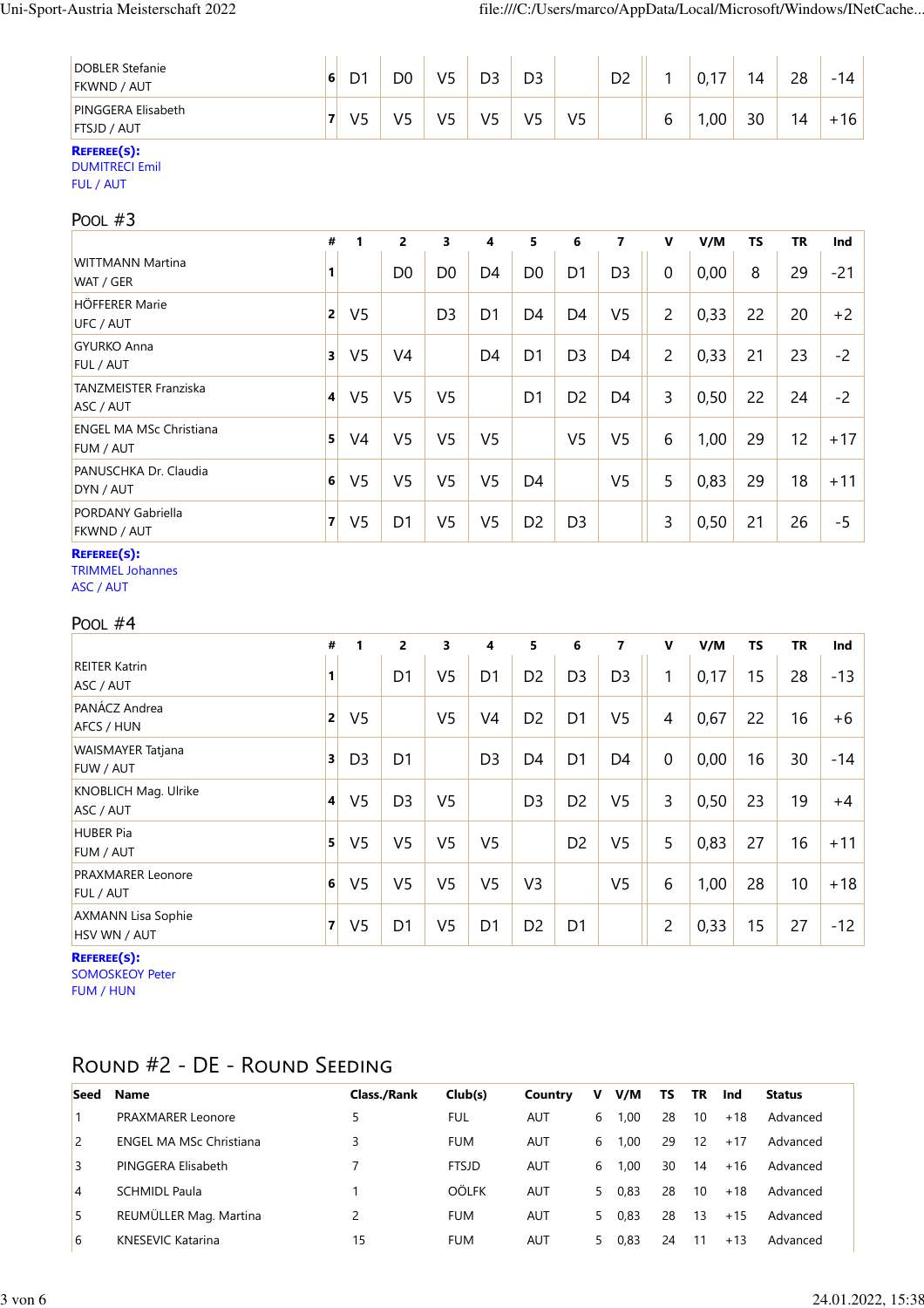| 7   | PANUSCHKA Dr. Claudia        | 6  | <b>DYN</b>    | <b>AUT</b> | 5                     | 0,83 | 29 | 18 | $+11$ | Advanced   |
|-----|------------------------------|----|---------------|------------|-----------------------|------|----|----|-------|------------|
| 8   | <b>HUBER Pia</b>             | 14 | <b>FUM</b>    | <b>AUT</b> | 5                     | 0,83 | 27 | 16 | $+11$ | Advanced   |
| 9   | <b>LORENZ Therese</b>        | 8  | <b>FUL</b>    | <b>AUT</b> | 4                     | 0,67 | 27 | 18 | $+9$  | Advanced   |
| 10  | TANZMEISTER Mag. Dorothea    | 10 | <b>ASC</b>    | <b>AUT</b> | 4                     | 0,67 | 24 | 17 | $+7$  | Advanced   |
| 11  | <b>AGATH Thordis</b>         | 9  | <b>KAC</b>    | <b>AUT</b> | 4                     | 0,67 | 22 | 15 | $+7$  | Advanced   |
| 12  | PANÁCZ Andrea                | 4  | <b>AFCS</b>   | <b>HUN</b> | 4                     | 0,67 | 22 | 16 | $+6$  | Advanced   |
| 13  | KNOBLICH Mag. Ulrike         |    | <b>ASC</b>    | <b>AUT</b> | 3                     | 0,50 | 23 | 19 | $+4$  | Advanced   |
| 14  | <b>TANZMEISTER Franziska</b> | 18 | <b>ASC</b>    | <b>AUT</b> | 3                     | 0,50 | 22 | 24 | $-2$  | Advanced   |
| 15  | <b>PORDANY Gabriella</b>     |    | <b>FKWND</b>  | <b>AUT</b> | 3                     | 0,50 | 21 | 26 | $-5$  | Advanced   |
| 16  | <b>HÖFFERER Marie</b>        |    | <b>UFC</b>    | <b>AUT</b> | $\mathbf{2}^{\prime}$ | 0,33 | 22 | 20 | $+2$  | Advanced   |
| 17  | HAYBÄCK Elisabeth            | 26 | <b>FCH</b>    | <b>AUT</b> | 2                     | 0,33 | 24 | 26 | $-2$  | Advanced   |
| 18  | <b>GYURKO Anna</b>           | 13 | <b>FUL</b>    | <b>AUT</b> | $\mathbf{2}$          | 0,33 | 21 | 23 | $-2$  | Advanced   |
| 19  | <b>SYMMONS Charlotte</b>     |    | <b>UFC</b>    | <b>AUT</b> | 2                     | 0,33 | 20 | 25 | $-5$  | Advanced   |
| 20  | <b>AXMANN Lisa Sophie</b>    |    | <b>HSV WN</b> | <b>AUT</b> | 2                     | 0,33 | 15 | 27 | $-12$ | Advanced   |
| 21T | <b>REITER Katrin</b>         |    | <b>ASC</b>    | AUT        | $\mathbf{1}$          | 0,17 | 15 | 28 | $-13$ | Advanced   |
| 21T | PETERNELL Carina             | 43 | <b>STLFC</b>  | <b>AUT</b> | $\mathbf{1}$          | 0,17 | 15 | 28 | $-13$ | Advanced   |
| 23  | <b>DOBLER Stefanie</b>       |    | <b>FKWND</b>  | <b>AUT</b> | 1                     | 0,17 | 14 | 28 | $-14$ | Advanced   |
| 24  | PODLEZAK Mag. Maria          |    | <b>ASC</b>    | <b>AUT</b> | 1                     | 0,17 | 12 | 27 | $-15$ | Advanced   |
| 25  | WITTING Mag. Melanie         | 17 | <b>ASC</b>    | <b>GER</b> | $\mathbf{1}$          | 0,17 | 11 | 28 | $-17$ | Eliminated |
| 26  | <b>SCHANZ Lisa</b>           |    | <b>ASC</b>    | <b>GER</b> | 1                     | 0,17 | 10 | 29 | $-19$ | Eliminated |
| 27  | <b>WAISMAYER Tatjana</b>     |    | <b>FUW</b>    | <b>AUT</b> | 0                     | 0,00 | 16 | 30 | $-14$ | Eliminated |
| 28  | <b>WITTMANN Martina</b>      |    | <b>WAT</b>    | <b>GER</b> | 0                     | 0,00 | 8  | 29 | $-21$ | Eliminated |

## Round #2 - DE - Scores

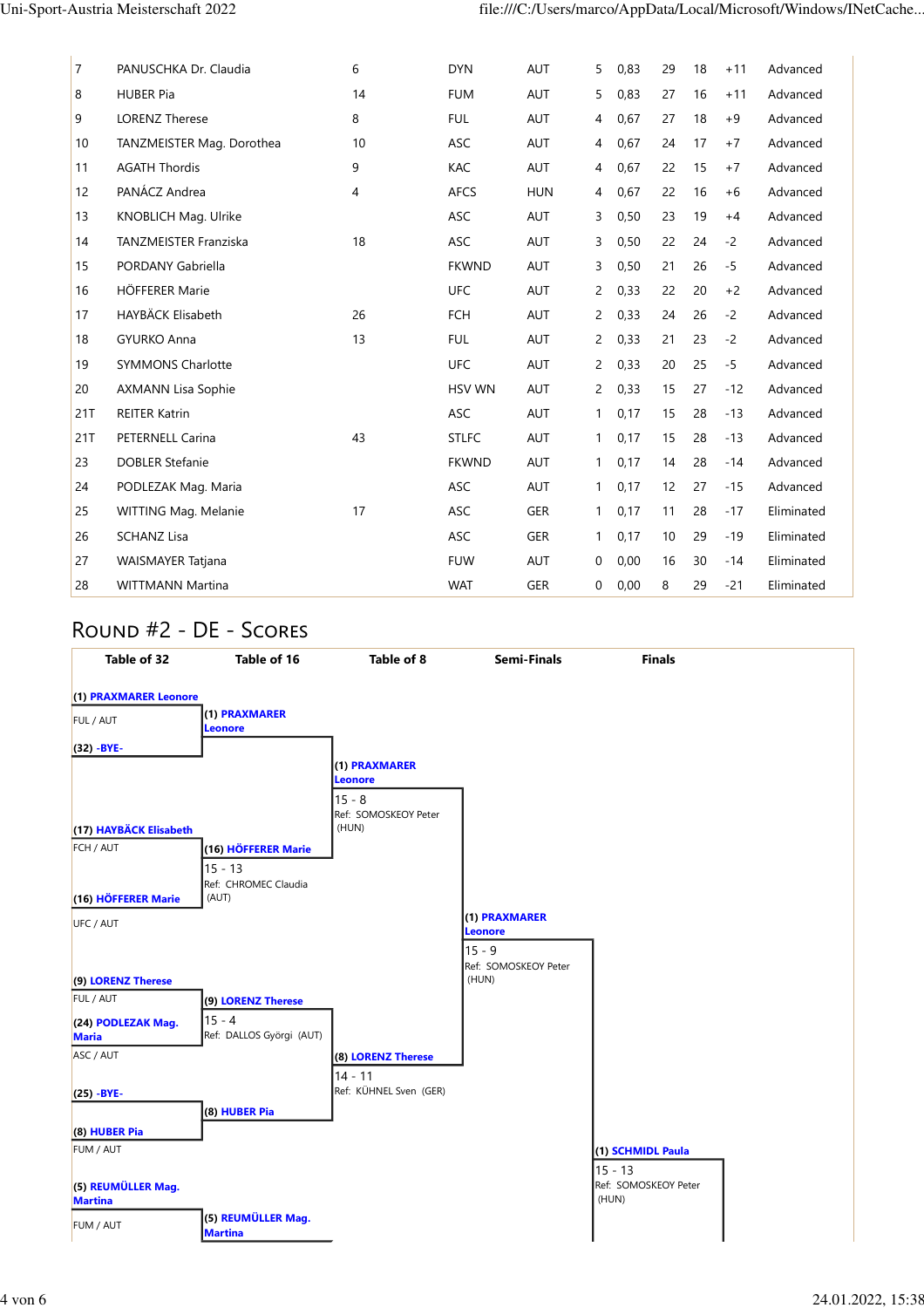